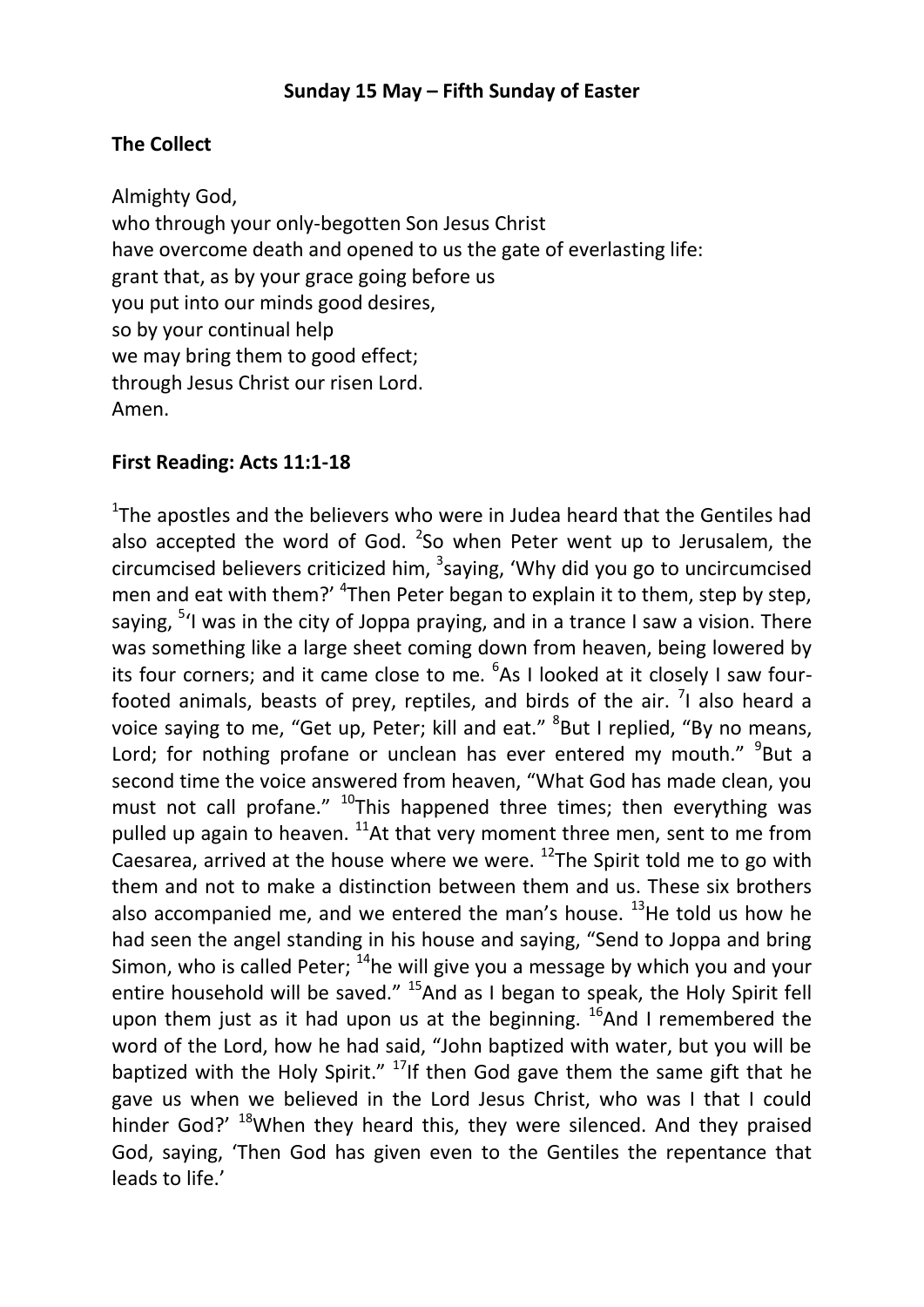### **Psalm 148**

Alleluia. Praise the Lord from the heavens; praise him in the heights.

Praise him, all you his angels; \*praise him, all his host.

Praise him, sun and moon; \*praise him, all you stars of light.

Praise him, heaven of heavens, \*and you waters above the heavens.

Let them praise the name of the Lord; \*for he commanded and they were created.

He made them fast for ever and ever; \*he gave them a law which shall not pass away.

Praise the Lord from the earth, \*you sea monsters and all deeps;

Fire and hail, snow and mist, \*tempestuous wind, fulfilling his word;

Mountains and all hills, \*fruit trees and all cedars;

Wild beasts and all cattle, \*creeping things and birds on the wing;

Kings of the earth and all peoples, \*princes and all rulers of the world;

Young men and women, old and young together; \* let them praise the name of the Lord.

For his name only is exalted, \*his splendour above earth and heaven.

He has raised up the horn of his people and praise for all his faithful servants, \* the children of Israel, a people who are near him. Alleluia.

### **Second Reading: Revelation 21:1-6**

 $1$ , John, saw a new heaven and a new earth; for the first heaven and the first earth had passed away, and the sea was no more. <sup>2</sup>And I saw the holy city, the new Jerusalem, coming down out of heaven from God, prepared as a bride adorned for her husband. <sup>3</sup>And I heard a loud voice from the throne saying,

'See, the home of God is among mortals. He will dwell with them; they will be his peoples,